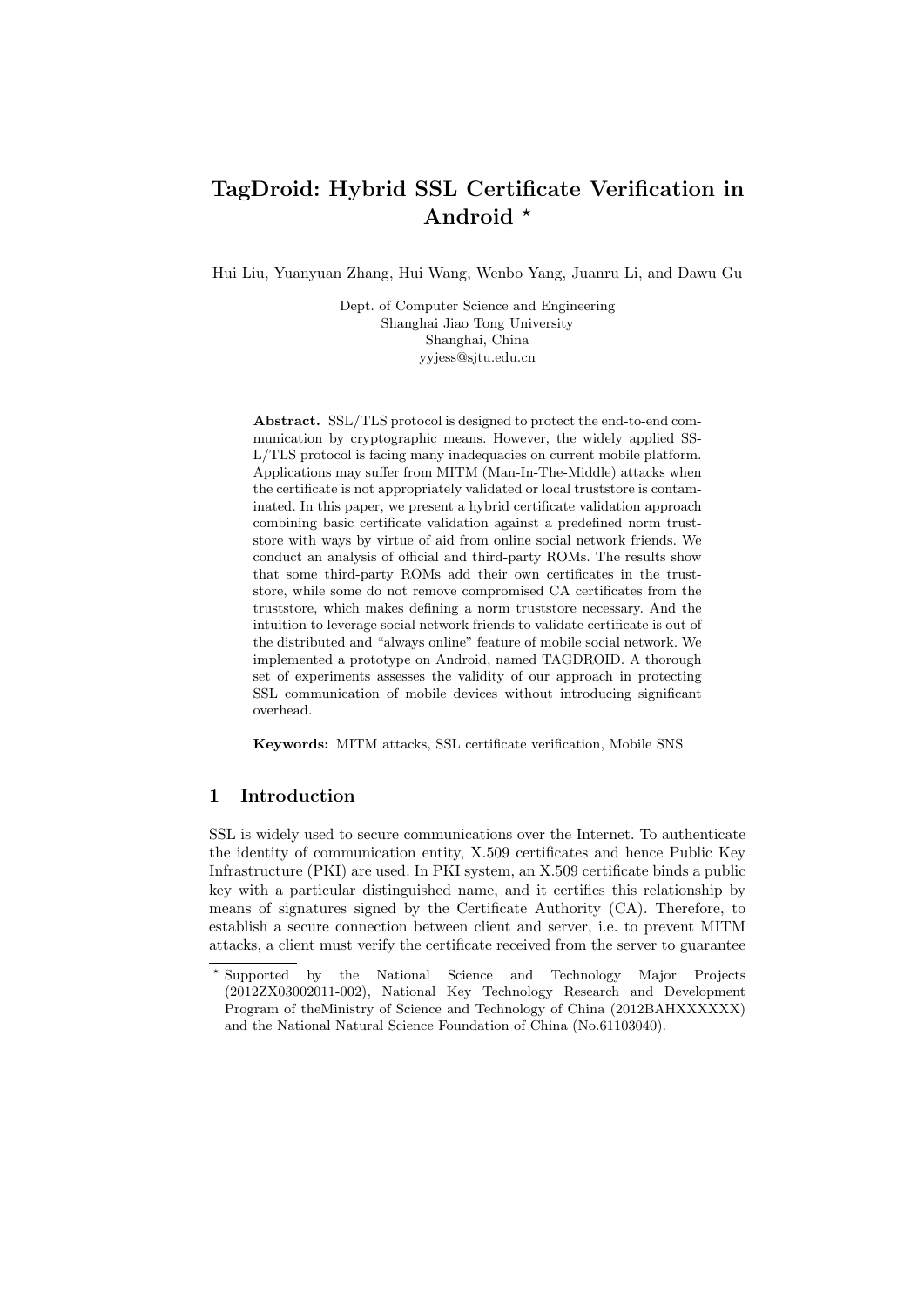the following two critical points: 1) the received certificate is issued for the server (distinguished name matches the hostname); 2) the CA who signed the certificate is in the predefined set of trusted root CAs, which is known as truststore.

While in traditional desktop environment, SSL is mostly used in Web browsers and its implementation is taken good care of by several large corporations, it is noticeable that, with the proliferation of Android devices and thereby prominent emergence of Android apps in recent years, SSL is used more and more to secure communications in varieties of apps developed by millions of developers. However, out of different reasons ranging from wanting to use self-signed certificates during development to being unaware of security implication of accepting any certificate [\[9\]](#page-11-0), the developers fail to correctly implement the certificate verification when using SSL, which gives rise to the insecure communication.

Besides, there still exists issues even if the certificate verification is correctly carried out. On one hand, the truststore is a critical part. For Android, the truststore that comes along with the system can be manipulated, which is a potential threat. If a malicious root CA is trusted, all the certificates it issued will be accepted. On the other hand, there might be some severs that provide certificates signed by untrusted root CAs. It's been found that SSL/TLS communications without a valid certificate (e.g., self-signed certificate provided by the server) are quite common. A study in  $[5]$  found that the false warning ratio is 1.54% when examining 3.9 billion TLS connections, which is an unacceptably high rate since benign scenarios are orders of magnitude more common than attacks. And for users, when faced with a self-signed certificate, they hardly have a clue to tell whether it is from the legitimate server or it is replaced by a MITM attacker.

Existing approaches to dealing with these problems are introduced in Section [6](#page-10-0) and their limitations are depicted. While at the same time, we notice that the "always online" feature of smart mobile device is becoming the most popular vector of social network service (SNS). Emerging works leverage the distributed nature of SNS in file sharing [\[6\]](#page-11-2) [\[10\]](#page-11-3), poll/e-voting and other scenarios.

In this paper, we attempt to deal with the server authentication issue in Android through a way that combines the basic certificate validation with ways by virtue of online social network friends helping verify the certificate. It is carried out in three steps. Firstly, we aim to secure communications even if the apps are not correctly developed, since a large number of apps that fail to validate certificate correctly have already been installed on massive number of devices. Thus, we perform as a friendly proxy that takes care of all the SSL connections, and for every connection, we perform a strict certificate validation. Secondly, to prevent truststore from being manipulated, we define a norm truststore. The strict certificate validation is carried out against the norm truststore such that only the certificates issued by CAs in the norm truststore are accepted. Lastly, for the certificates that fail to pass the strict check or are not issued by CAs in the norm truststore, we launch a collaborative certificate verification to seek for extra information to decide whether it is really presented by server or it is a malicious certificate. We consult to social network friends for help, asking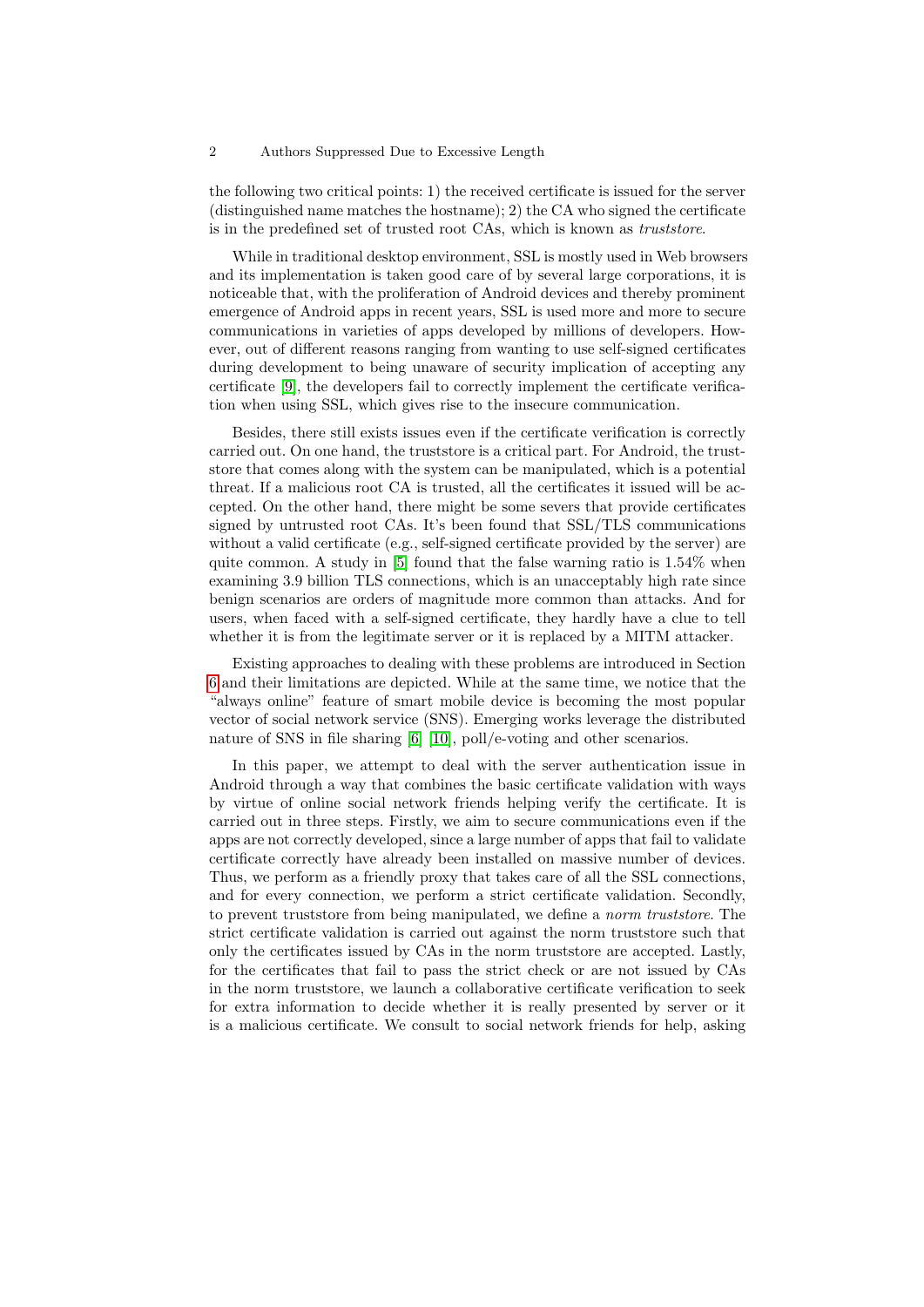them to fetch certificates from the same server and provide a credibility indicator about the certificate.

We implement a prototype named TagDroid and conduct experiments to evaluate the effectiveness and overhead. The results indicate that this scheme is effective in defeating MITM attack and dealing with self-signed certificates without significant overhead.

# 2 Background

### <span id="page-2-0"></span>2.1 Android & SSL Certificate Verification

When authenticating a server, two key parts must be guaranteed: the certificate is signed by a trusted source, and the server talking to presents the right certificate. The Android framework takes care of verifying certificates and hostnames and checking the trust chain against the system truststore. By simply including the two lines below, a client can launch a secure connection.

URL url = **new** URL(" $https://example.org"$ ); URLConnection Conn= url.openConnection ()

If a certificate is not issued by CA in truststore, e.g. a self-signed certificate, or the DN does not match hostname, an exception will be thrown out.

However, prior work [\[8\]](#page-11-4) indicates that 8.0% apps are not correctly implemented and thus vulnerable to MITM attacks, and a deep analysis shows that these apps use "customized" SSL implementations that either accept all certificates or accepts all hostnames.

#### <span id="page-2-1"></span>2.2 Android & TrustStore

The Android framework validates certificates against the system truststore by default. In pre-ICS (Ice Cream Sandwich, Android 4.0), the truststore is a single file stored in /system/etc/security/cacerts.bks, and is hard-wired into the firmware. User has no control over it, but if the device is rooted, a keytool can be used to repackage the file and replace the original one. This kind of operation may not be possible for attackers or malicious apps to leverage. However, the truststore comes along with the firmware, and now many third-party ROMs are available and widely installed. We conduct a detail analysis on truststores from both third-party and official ROMs, which is described in [4.2.](#page-6-0) The results indicate that a third-party ROM that has been downloaded more than 2,000,000 times is found to have added 3 extra certificates compared with the official one of same version. According to the result, we can reasonably assume a malicious third-party ROM maker could deliberately add a root CA into the truststore, via which he could launch MITM attacks successfully. And devices having installed this malicious ROM would have no chance to find out something is going wrong.

Since Android 4.0, user can add and remove trusted certificates, which gives user more power in controlling the truststore. Users are provided with an option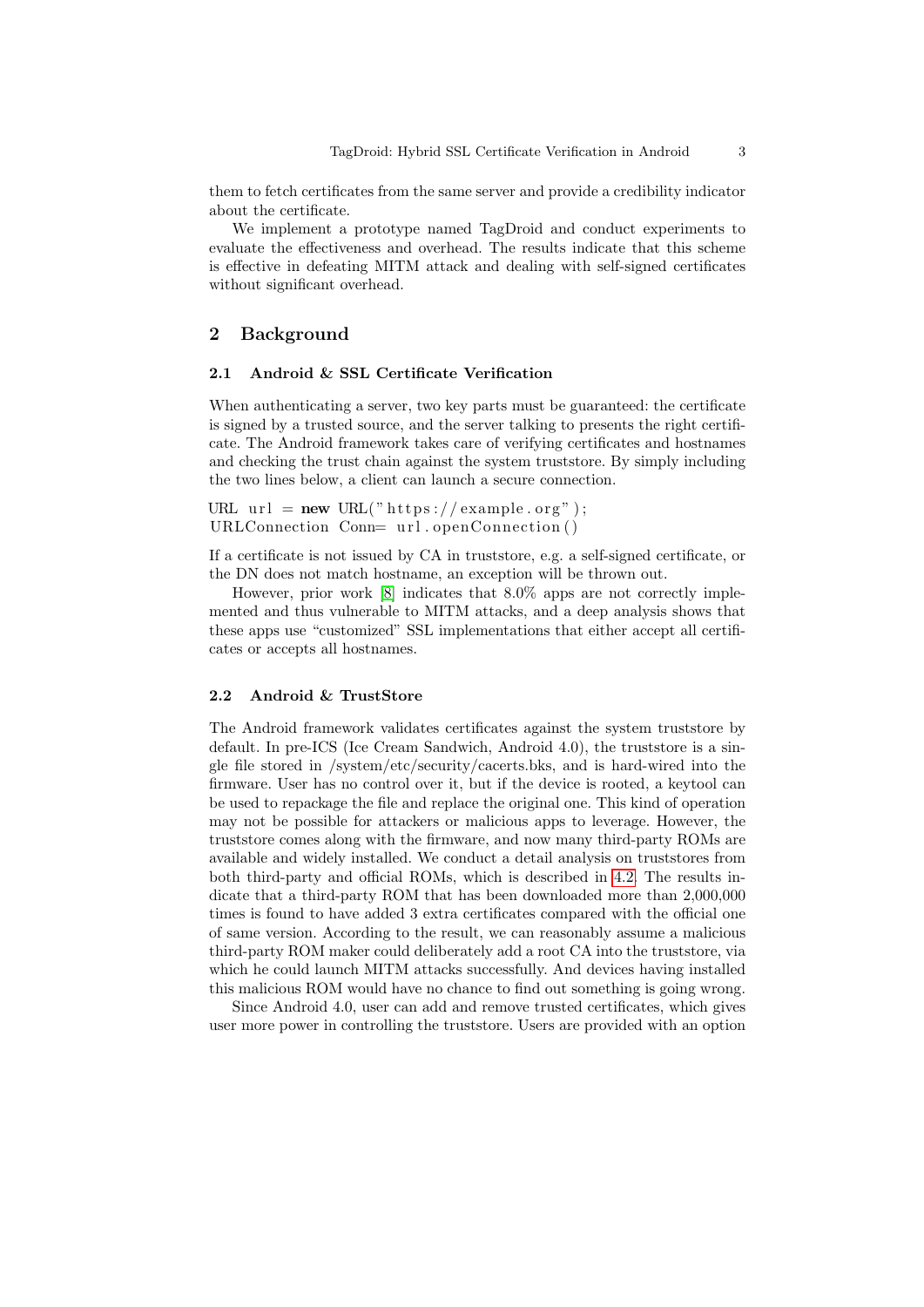"Settings > Security > Install From Storage" to add root certificates, with no root permission required but needing pin lockscreen on. The other way of changing truststore is to directly copy the certificate to the directory /etc/security/ cacerts with root permission. The truststore is under threat as well. Apart from the factor of third-party ROMs, an application with root permission granted can successfully add a certificate to the cacerts directory without any prompt coming out.

Furthermore, as Android version evolves, some root certificates are removed for some reason (for example, a compromised CA). But devices with old version installed still trust those certificates and therefore ones signed by them. Attackers can make use of this weakness with little effort.

An effective approach for apps to defeat attacks mentioned above is to initialize a TrustManagerFactory with their own keystore file that contains the server's certificate or the issuing certificate, which is called pinning [\[11\]](#page-11-5). However, this is only suitable for those who do not need to connect to practically every possible host in the Internet. By using pinning, no matter what happens to system truststore, there will be no effect on these apps.

Another issue concerning validating certificate against truststore is that when a user connects to a server whose certificate is issued by private CAs, a warning is prompted asking whether to proceed. But the user will see the same warning when the received certificate is signed by the MITM attacker who fails to manipulate user's truststore. Therefore, under this condition, there is no extra information to help the user make further decision.

# 3 Attack Scenario

In this section, we present the type of attacks we aim to tackle with. We only consider the local MITM attacks. As shown in Fig. [1.](#page-4-0) The attacker (Mallory) is located near the client (Alice) and replaces the certificate (CertB) sent by server (Bob) with its own certificate (CertM). If Alice accepts CertM, all messages exchanged between Alice and Bob will be plaintext to Mallory. According to the certificate Mallory presents to Alice, we define the following two attack scenarios.

## 3.1 Self-signed Certificate

Mallory simply uses a self-signed certificate with the property that either DN does not match hostname or it is not issued by CAs trusted by Alice. This is the easiest kind of attack to carry out, and apps having correctly implemented the verification using standard APIs will not be vulnerable to this attack.

However, as mentioned in [2.1,](#page-2-0) lots of apps using customized implementation are not able to take care of this verification. We tested some of the most popular apps in China, using BurpSuite to replace the certificate sent from the server with a self-signed certificate, and find out there indeed are apps that don't validate the certificate and all the traffic can be decrypted.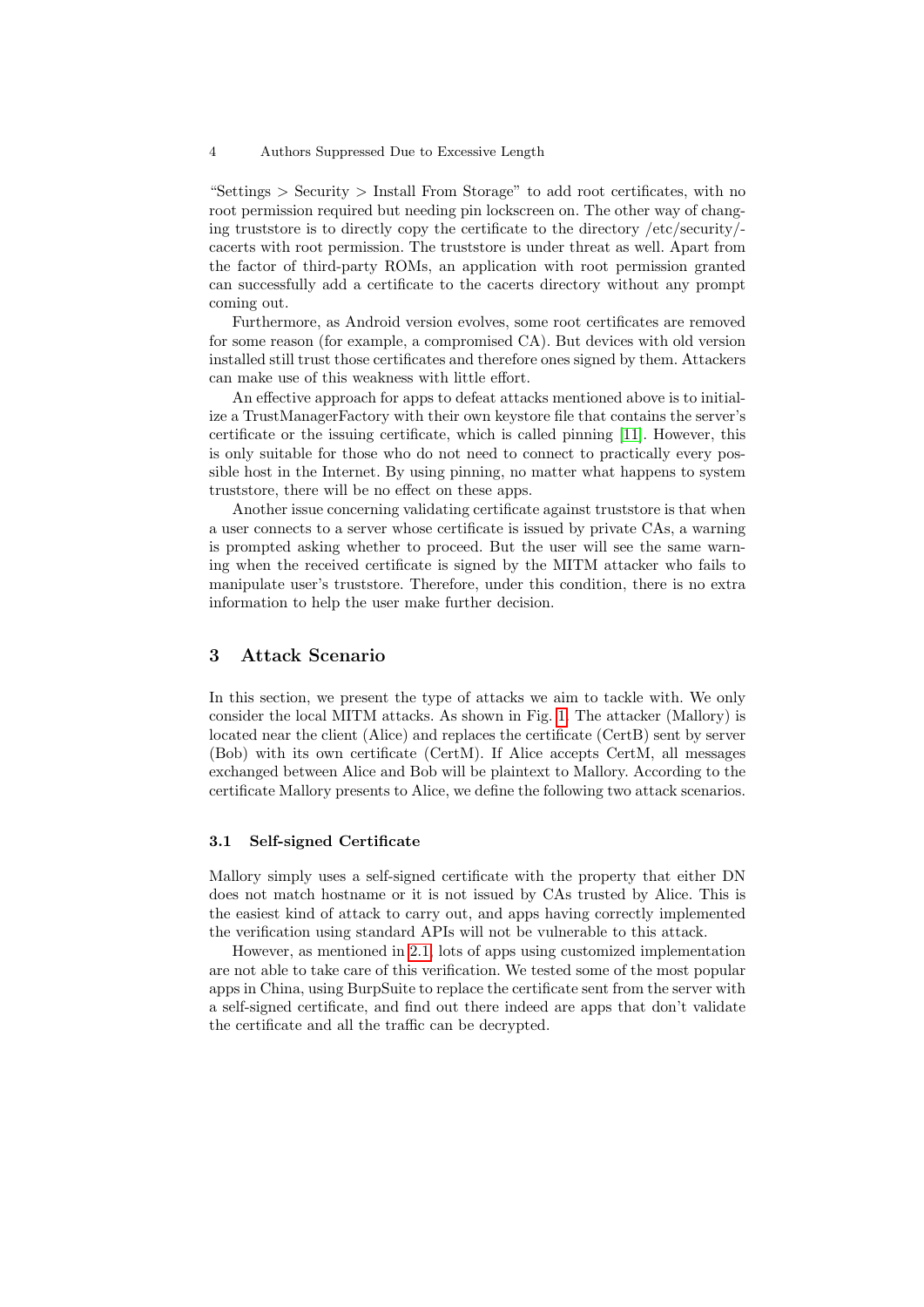

<span id="page-4-0"></span>Fig. 1. Attack Scenario. Local attacker Mallory between Alice and Bob replaces certB sent from Bob with certM. Alice may have installed a fake root CA such that Mallory can decrypt most of Alice's secure communication even if correct certificate verification is carried out.

## 3.2 Installed Malicious Root CA-signed Certificate

In this scenario, Mallory manages to have root CA installed in client's truststore, so certificates signed by this pre-installed root CA are trusted by apps validating certificates in the default way. This attack is much more difficult since Mallory needs a certificate installed in user's truststore in advance. However, third-party ROMs pave the way for this kind of attacks (see [4.2\)](#page-6-0).

As mentioned in [2.2,](#page-2-1) this kind of attack can be avoided by using certificate pinning if apps only need to connect to a limited number of servers. Pinning performs good but seems to be not widely adopted yet since lots of apps are found vulnerable.

We conduct the experiment by installing the root CA of BurpSuite in the truststore that signs all the certificates. Some apps related to banking and payments are found to be vulnerable to this kind of MITM attacks.

# 4 TagDroid

To correctly authenticate a server, there are three aspects to meet:

- guarantee all the certificates to be accepted are for the right server from a trusted source. This security can be provided by the framework, either the Android framework or the web/application framework when implementing correctly.
- constrain the trusted source to a definite set, which will assure the truststore is not contaminated.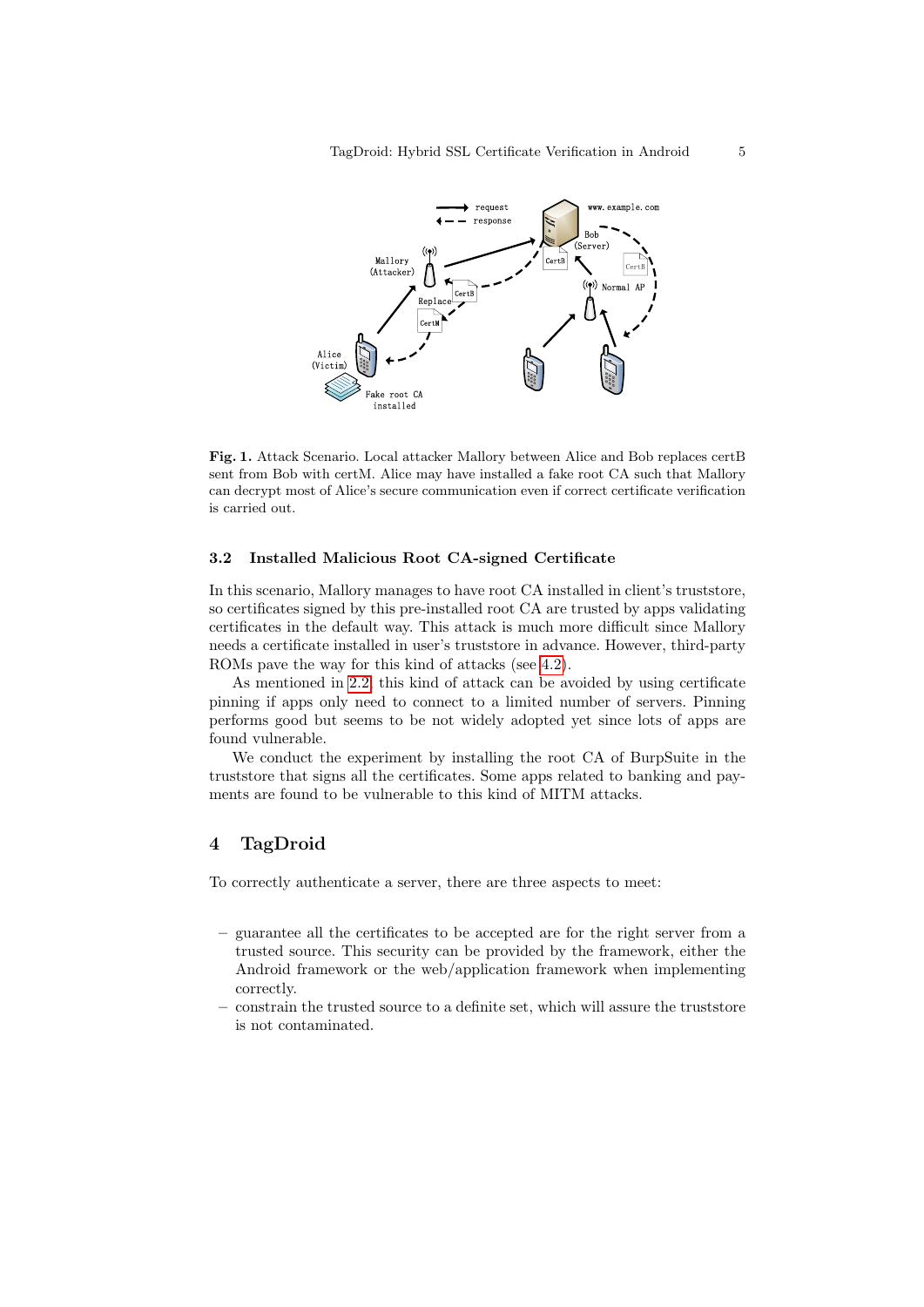- 6 Authors Suppressed Due to Excessive Length
- able to tell whether it is from the server or a malicious MITM attacker when a self-signed certificate or a private CA issued certificate is received.

Out of these three reasons, we propose our TagDroid, which aims to protect all apps involving secure communication from MITM attacks. In this section, we will take an overview of TagDroid, and elaborate on the two modules which respectively take care of validating certificates against the norm truststore correctly and keeping everything going when exceptions happen.

#### 4.1 Overview

TagDroid takes care of the secure communication traffics in and out of the system, and its first module, named ValMod, validates the received certificate against local truststore by checking 1)whether it is issued for the right server the app want to talk to and 2)it is issued by a trusted source.

The first check is completed by using the standard API that Android framework supplies, while the norm truststore is what we constructed by comparing all the certificates included in different versions of Android and different ROMs widely used. The second module comes into effect when the received certificate fails to pass ValMod. This can happen considering that we have constrained the truststore and there are servers using self-signed certificate. We consult to social network friends for help at this point by asking what the certificate is from their perspectives, and this procedure is called PeerVerify. The high level overview of TagDroid is shown in Fig. [2.](#page-5-0)



<span id="page-5-0"></span>Fig. 2. Architecture of TagDroid. All certificates received are passed through TagDroid first. (1) Cert fails to pass the ValMod validation against norm truststore, so it is passed to PeerVerify for further verification. (2) Cert succeeds to pass ValMod so that it is directly send to apps. (3) If Cert fails to pass PeerVerify, it is discarded and the corresponding app is alerted; Otherwise, it is directly send to apps.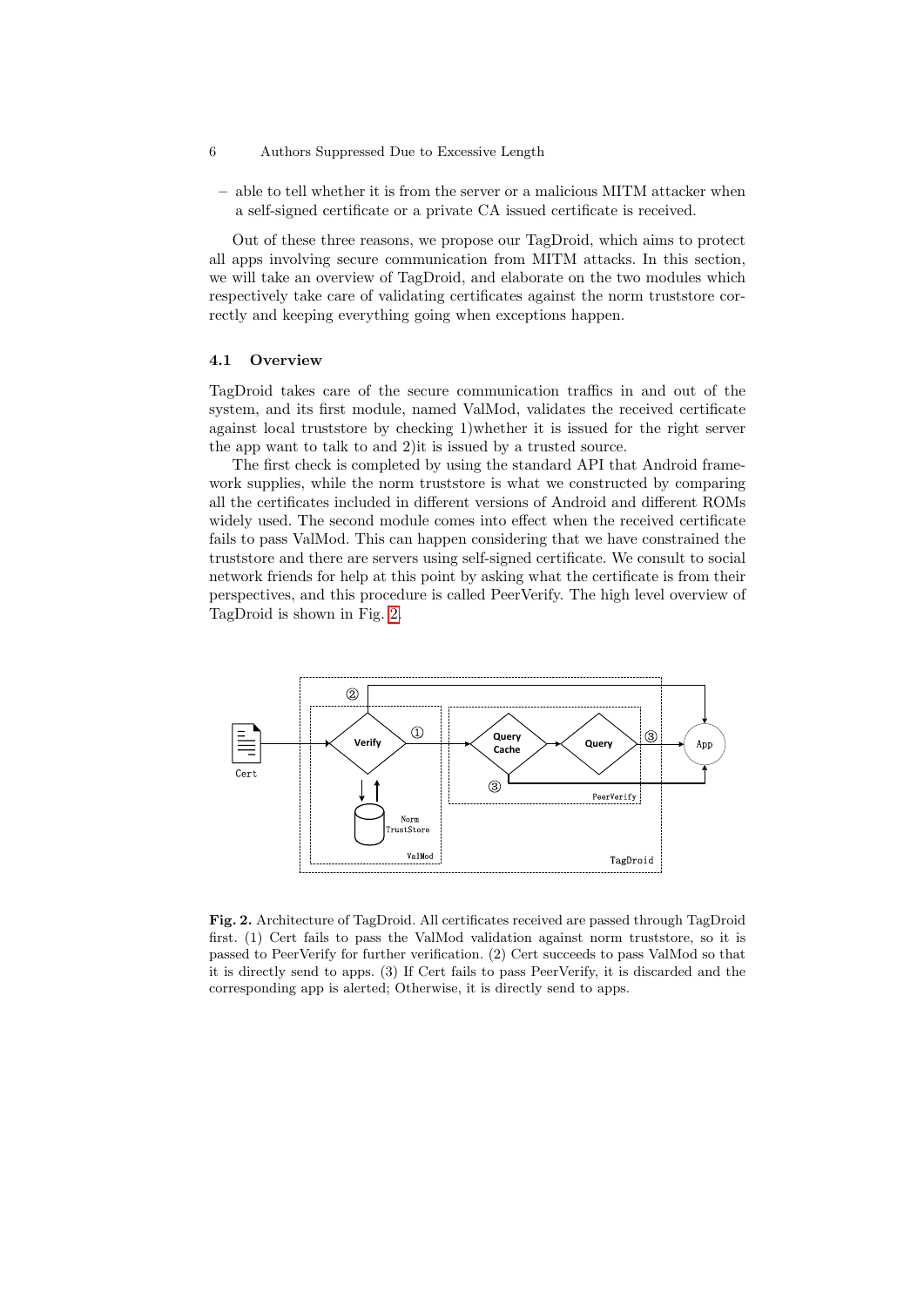#### <span id="page-6-0"></span>4.2 ValMod

The main task for ValMod is to perform a strict certificate validation against the norm truststore for each received certificate.

To decide which root CA certificate to be included in the norm truststore, we conduct an analysis of truststores from different versions of official [\[2\]](#page-11-6) and third-party ROMs. The result is shown in Table [1.](#page-6-1)

<span id="page-6-1"></span>

| Version $ 2.3.5 2.3.7 3.2.4 4.0.3 4.0.4 4.1.2 4.2.2 4.3.1 4.4.2$ |     |     |     |     |     |     |
|------------------------------------------------------------------|-----|-----|-----|-----|-----|-----|
| Official 128   127   132   134   134   139                       |     |     |     |     | 140 | 150 |
| HTC                                                              | 128 | 128 | 164 | 139 |     | 150 |
| <b>SON</b>                                                       |     | 105 |     |     |     | 150 |

Table 1. The number of certificates in official and third-party ROMs.

For official ROMs, we can see that the number increases as version evolves. Each change has some certificates removed and others added [\[3\]](#page-11-7). It is worth to mention that from 2.3.5 to 2.3.7, the certificate removed is DigiNotar, who confirmed to have a security breach in March, 2011, which resulted in the fraudulent issuing of certificates. For third-party ROMs, HTC 2.3.7 did not remove DigiNotar. This ROM has been downloaded 270,000 times by far and this data is only from one website. While in version 4.0.3 and 4.0.4, HTC added lots of certificates. On the other hand, SONY added its own certificates in 4.0.3 and 4.1.2, and removed 23 certificate in 2.3.7.

We have no idea why these certificates are added or removed. But this is persuasive to make clear that third-party ROMs can add or remove certificates as they want. This condition makes it necessary for us to define a norm truststore when we enforce our own validation. What's more, the update of ROM poses a problem on lots of devices. With old version ROM installed, passing the certificate verification against system truststore is not enough to guarantee secure connection.

Therefore, we define the norm truststore as all the certificates included in the official ROM of newest version (for now, it is version 4.4.2), and ValMod takes care of correctly validating certificate against this norm truststore. Certificates that succeed to pass the validation is guaranteed to be genuine, while those fails to pass are not definitely forged since there are servers using certificates that are self-signed or issued by untrusted CA.

#### 4.3 PeerVerify

When certificates are not trusted by ValMod, there still are chances that the client receives the genuine certificates. So we need extra information to help confirm these certificates and refuse malicious certificates at the same time. We consult to social network friends by sending them the website address and asking which certificates they receive. If most of the responses contain the very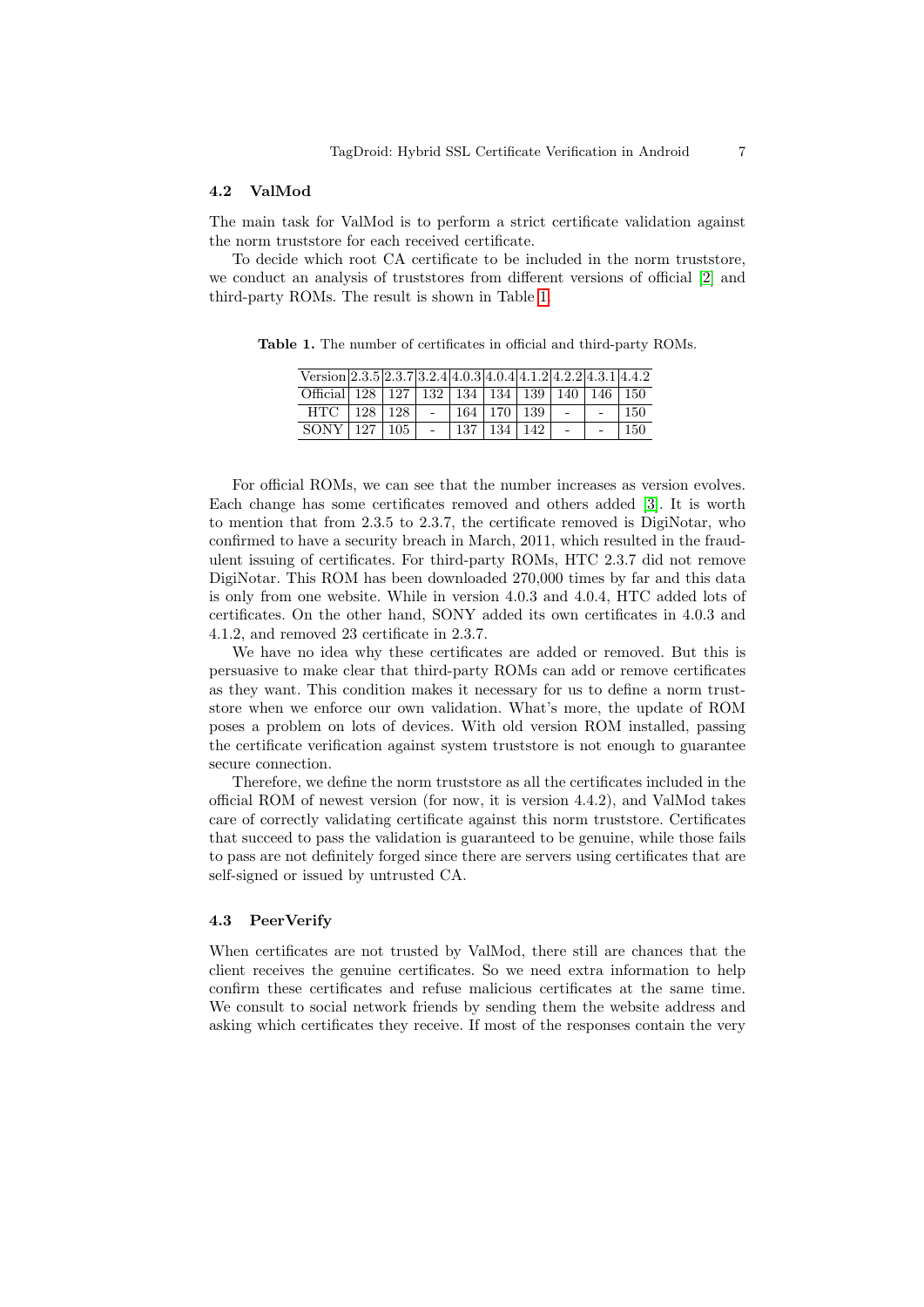certificate that we receive, we can make the positive decision. Otherwise, we believe the certifiate we receive is not trustworthy. We assume friends will report honestly and communications among friends are secured by the social network application, for example Gtalk. We turn to social network friends for help out of the following reasons: 1) on mobile platform, friends are much more likely to be online and the online status can be stable for a long time. 2) instead of consulting a dedicated server, we believe seeking help from friends can defeat denial of service attacks. Besides, in terms of privacy, we observe that a dedicated server could raise a large number of requests("bigdata") which may be used to dig deeper information, while the number of requests sent to each friend are quite small since the scheme described below can make the requests evenly distributed on average .

PeerVerify can flexibly handle how many friends to ask and whom to ask. The workflow consists of three phases: *initialization*, *chained querying*, and *feedback* analysis. To make things clear, we define some terms here. A session indicates the whole process which starts from the time when a user makes a query and ends at the time when the user gets corresponding responses. A user who starts a session is called an initiator, and we call each involved friend as a peer. During initialization phase, the initiator picks a number called expectation to indicate how many friends it wants to consult. And the message that peer sends back contains a value called reputation indicating the confidence of the result.

An example shown in Fig. [3](#page-8-0) shows how PeerVerify works. In the initialization phase, initiator picks expectation 10, chooses 3 peers with the assigned expectation 4, 4 and 2 respectively and sends the request message. In the chained querying phase, those chosen peers who receive the message do the same thing as if they are an initiator who picks 3, 3 and 1. A peer who receives request with expectation 1 does not query his friends and just sends the result back. When peers receive response message, they make some analysis and send upward until the real initiator gets the response, and this is the feedback phase.

We give further details in the rest of this part.

Initialization The main task of initialization is to decide how many peers to ask and whom to ask. Then sends the request message containing a url and expectation n to chosen peers. Geographically distant peers are chosen with high priority and are assigned with larger expectation, which could largely avoid peers being in the same attack area and thus providing useless information. The choice of  $n$  relies on the number of online friends, the network distance, the quality of the network connection etc. And users can impact on the choice of  $n$  by setting security option to different levels, with each level standing for a value range within which  $n$  is picked.

Chained Querying The basic chained query idea is to recursively pass down the query from one to another. For a peer who are assigned the expectation of  $n_b$ , he expects aids from  $n_b - 1$  peers in total, so he split  $n_b - 1$  into  $n_{b1} + n_{b2} +$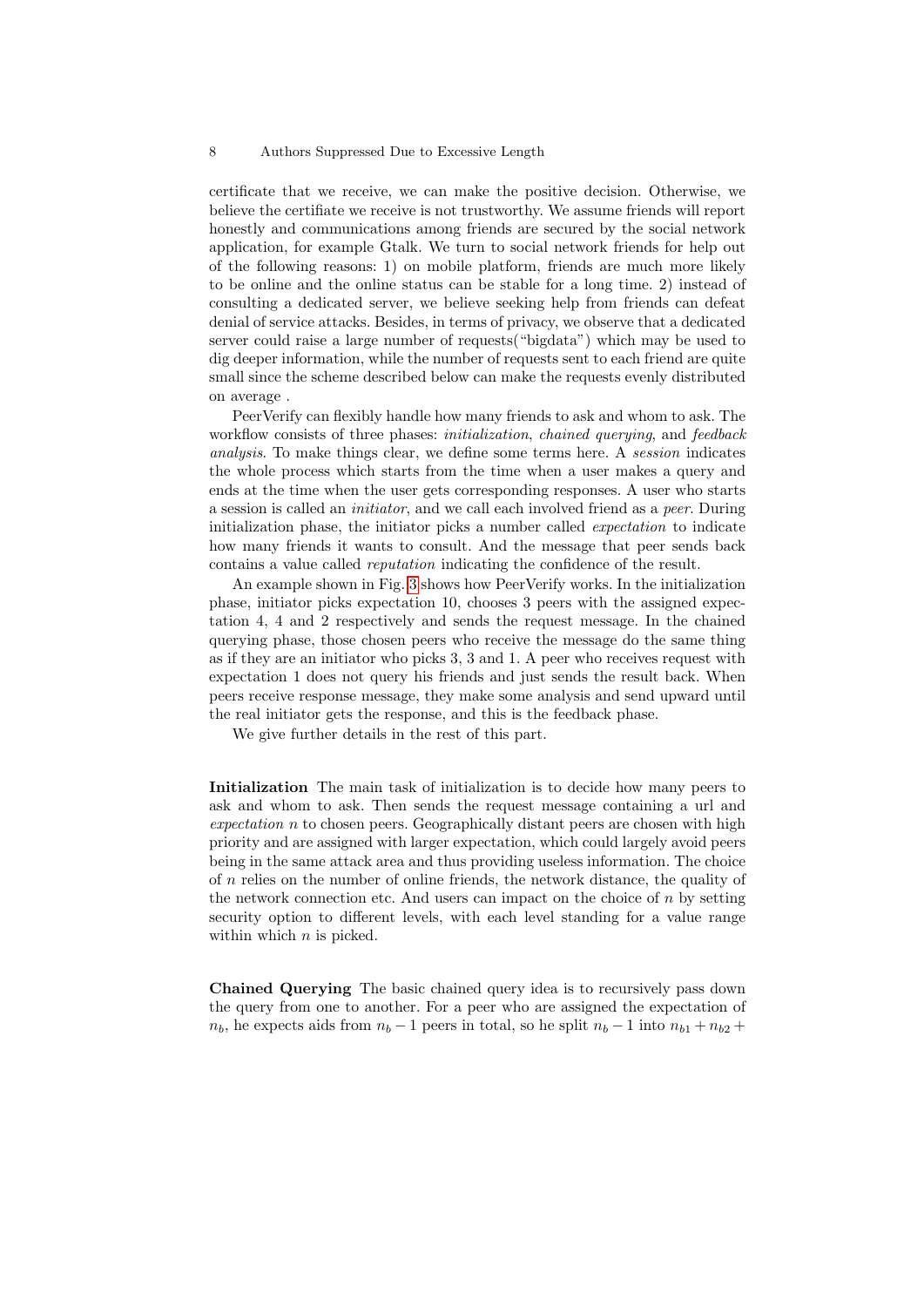

<span id="page-8-0"></span>Fig. 3. An example that illustrates how PeerVerify works. (Left) Chained querying phase that recursively pass down the expectation. (Right) Feedback analysis phase that peers collect and process responses, and initiator correspondingly makes decision.

 $\dots + n_{bi} + \dots + n_{bx}$ , in which x indicates the number of peers he chooses and  $n_{bi}$  indicates the expectation assigned to each peer.

Feedback Analysis After the recursive query procedures, peers send back the feedbacks according to the query message they've received. By collecting and comparing the received feedbacks, peer starts a reputation calculation process. For example, initiator Alice receives the responses from peer Bob (set  $\{(H_1, r_{b1})\}$  $,(H_2, r_{b2})\})$  and Charlie (set $\{(H_1, r_{c1}\})$ ), and Alice herself gets the hash  $H_1$ .  $H$  stands for the certificate hash and  $r$  stands for the reputation. Alice calculates the set union  $set\{(H_1, r_{b1}), (H_2, r_{b2})\} \cup set\{(H_1, r_{c1})\} \cup set\{(H_1, 1)\}$  $set\{(H_1, r_{b1}+r_{c1}+1), (H_2, r_{b2})\}.$  If she is initiator, she compares the value of  $r_{b1} + r_{c1} + 1$  with  $r_{b2}$  to decide accept  $H_1$  or  $H_2$ . If not, she just sends the calculated set upwards.

In all, after PeerVerify, initiator can get a certificate hash  $H$  that trusted by most peers. If the hash of the certificate that initiator receives equals  $H$ , TagDroid will accept the certificate. Otherwise, it considers the certificate as malicious and terminates the connection.

## 5 Evaluation

We implemented a TAGDROID prototype on Android platform, and its PeerVerify module piggybacks on the popular IM application Google Talk. Smack, an Open Source XMPP (Jabber) client library [\[4\]](#page-11-8), is used to build the customized Google Talk client. The customized client also records how many query it has launched, to evaluate the performance of ValMod's norm truststore.

We built a *virtual social network* environment which simulates the chained querying and feedback, to evaluate the time latency and communication overhead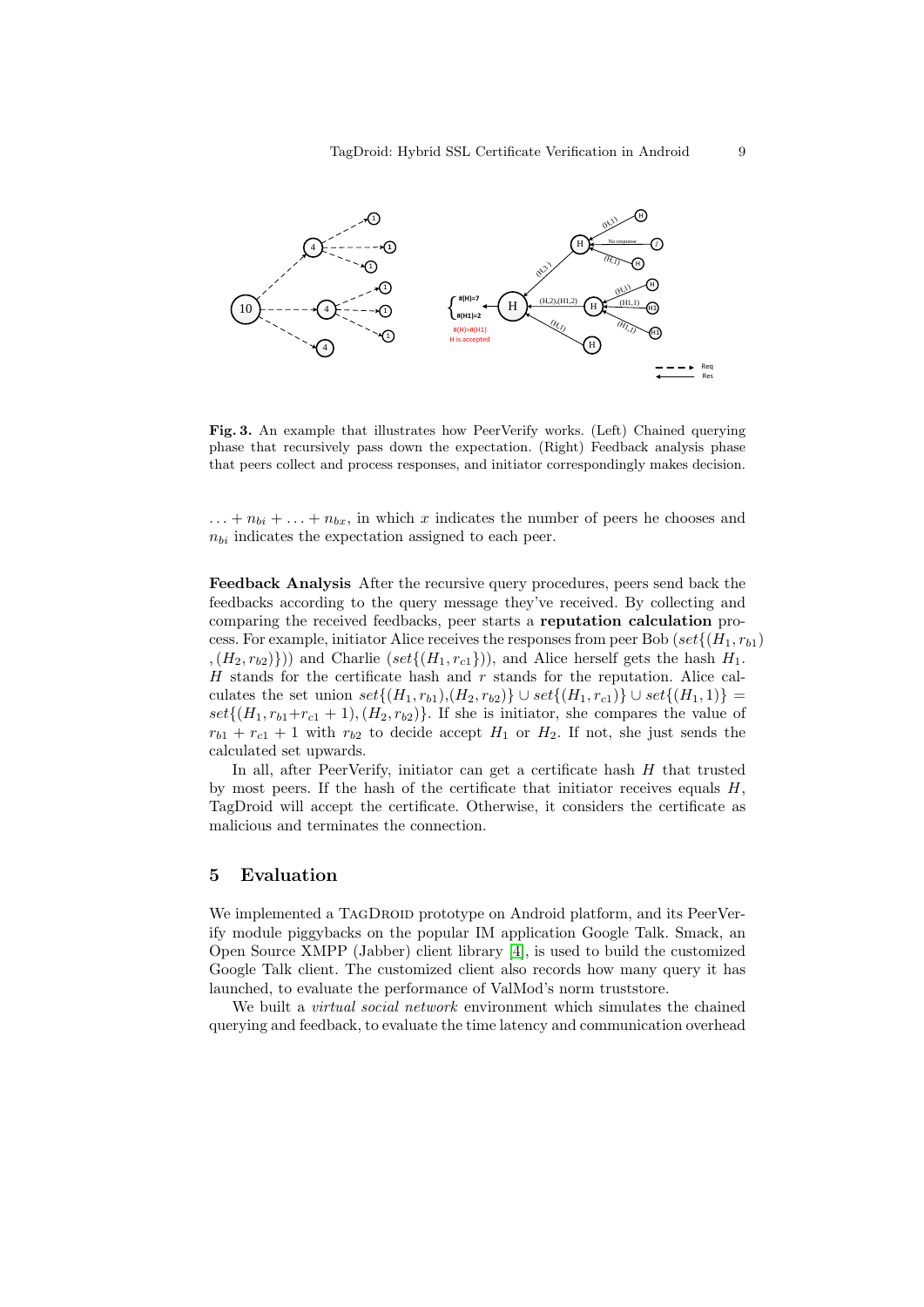brought by PeerVerify. This environment is set up by creating a W atts−Strogatz [\[14\]](#page-11-9) small world graph in Python, which is generated with parameter(N, k, p), meaning  $N$  nodes forming a ring and each node connects with its  $k$  nearest neighbors. For each edge  $u-v$ , it has a probability of p to be replaced with a new edge  $u-w$ , and w is randomly chosen from the existing nodes. Each node stands for a single user, and the edge connecting node  $(u, v)$  stands for the friend relationship. Each node is assigned the ability to divide expectation in a way that, for a initiator who has  $f_{long-distance}$  peers and chooses expectation n, it randomly divides n into x parts with x randomly chosen from [1, f]. Then it distributes these  $x$  parts to  $x$  long-distance peers. For a node with ordinal  $i$ , long-distance peers are defined as nodes with ordinal j that  $|i - j| > k/2$ .

### 5.1 Effectiveness

Since untrusted CA issued certificates will definitely fail to pass ValMod, these questionable certificates are all sent to PeerVerify. We conduct our experiment with TagDroid installed on SamSung Note 3 under an attack environment that replaces all the certificates with ones that issued by an untrusted CA. When TagDroid does not take effect, apps that are vulnerable to self-signed attack accept the forged certificate and others will reject since they validate certificates against system truststore. When having the untrusted CA installed in system, only a few reject the forged certificates because of pinning. While with TagDroid taking effect, these forged certificates are all rejected.

## 5.2 Performance

Communication overhead All the extra communications are brought by PeerVerify. And the total communication overhead increases proportionally with the expectation *n* chosen by the initiator. The payload  $S_{payload}$  generated by a complete query session can be approximately calculated as  $S_{payload} = n *$  $S_{payload}^{ij}$ ,  $S_{payload}^{ij}$  stands for the payload generated by a *smallest session* that peer j helps peer i validate the certificate with peer j asking no more peer for help.  $S_{payload}^{ij}$  contains two part: the Google Talk traffic that generated by communication of peer i and j, and the SSL traffic that j generated when communicating with the server to get the certificate. By running the TagDroid client installed on two devices that connect to the same monitored hotspot, we can capture the whole traffic. By adding these traffic up,  $S_{payload}^{ij}$  amounts to about 8470 bytes. This data may vary since the length of content field in query and response message is different for different URL and expectation  $n$ .

Latency The time period of a complete and successful PeerVerify session is regarded as the latency in our evaluation. It begins from the initiator sends out the query, and ends in that the trust decision has been made. The latency of a complete session can be calculated by the longest hops h and latency  $latency_{ij}$ generated by a smallest session with *latency* =  $h * latency_{ij}$ . By conducting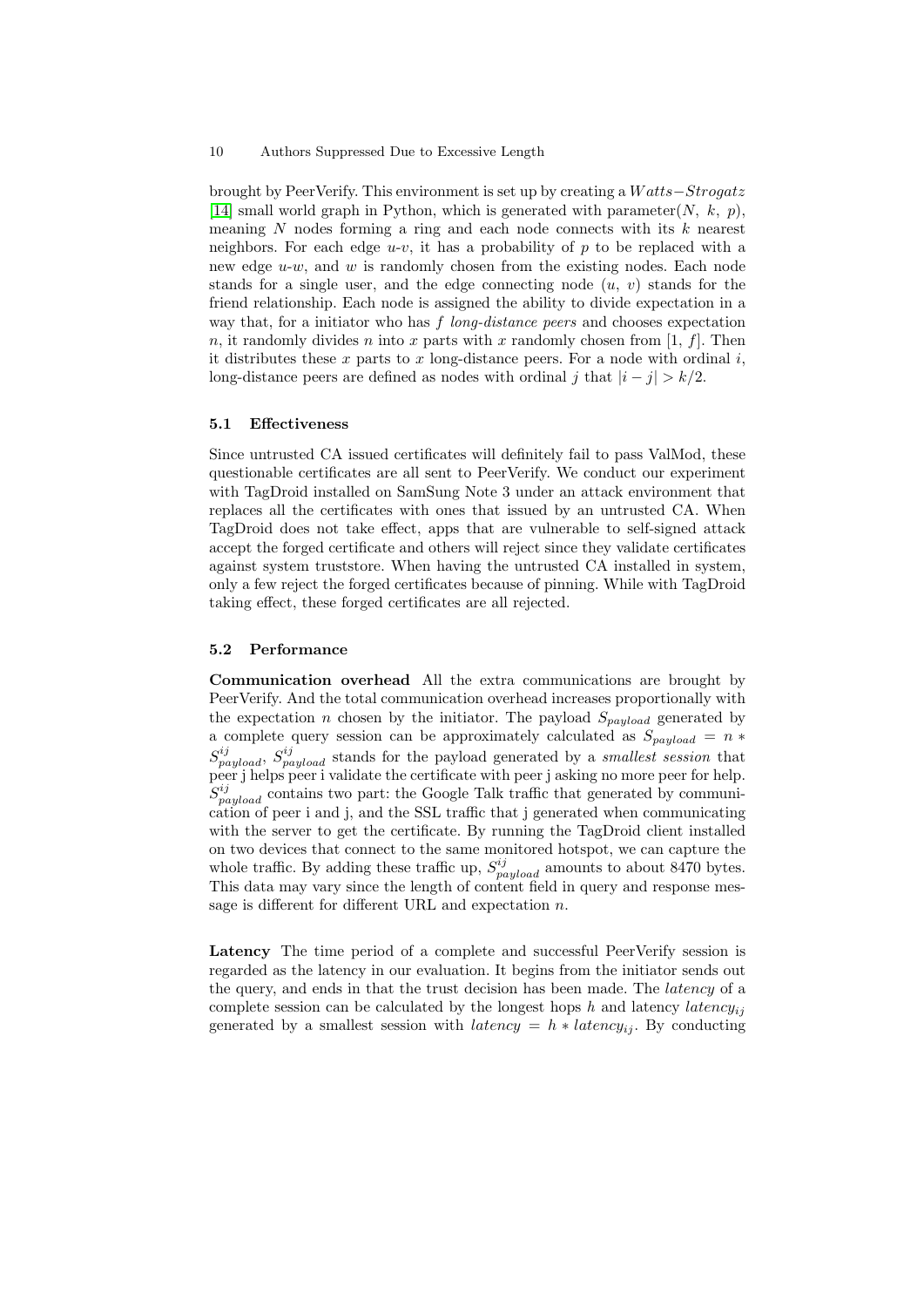a smallest session on TagDroid client, we can see the  $latency_{ij}$  is about 1s. Therefore, *latency* varies with  $h$ .  $h$  is related with expectation n and the decision of each peer about how to divide and distribute  $n$ . To get a general idea of  $h$ , we conduct an experiment in simulation environment. The results show that, given network size, h is related with *expectation* n and the number of friends  $k$  in the list. With the increasing of expectation, the latency  $(\text{max}$  hops h) increases as well. However, the larger k is, the slower latency increases, and when  $k$  is large enough $(k > 20)$  and expectation is less than 30, latency will not decrease with growing  $k$ . Besides, peer only waits for response for a limited time  $t$ , so the total time will not be larger than  $h * t$ .

## <span id="page-10-0"></span>6 Related Work

The existing approaches to enhancing CA-based certificate authentication can be classified into two categories, either by relying on existing architectures such as DNS or PGP, or by introducing notary [\[12\]](#page-11-10) [\[15\]](#page-11-11) [\[1\]](#page-11-12) to provide reference information. But they all have their limitations. For DNS based approach, widely deployment is challenging. Others have issues such as limited number of notaries, requiring server cooperation, etc. For proposals that aim to fix implementation issues in Android applications, they either provide developers with easy-to-use APIs [\[9\]](#page-11-0), or reference extra information provided by a specific server [\[7\]](#page-11-13). The former scheme requires system modification, which may have deployment issue. The latter consults to a fixed server, making the security of the whole scheme rely on the security of a specific server, and having only one entity to reference may fail to provide enough information to help user make the right decision. For approaches to dealing with certificate verification problems in general, [\[13\]](#page-11-14) proposes a social P2P notary network, which uses advanced techniques (such as secret sharing, ring signatures and distributed hash table) to tackle privacy, availability and scalability issues. But this scheme is too much to apply on Android platform, since most Android applications only talk to a few specialized server.

## 7 Conclusion

Due to the lack of proper certificate verification and untrusted CAs installed in system truststore, some Android applications that use SSL protocol to secure the communication are vulnerable to the MITM attacks. TagDroid is proposed to tackle this problem. It is a hybrid verification system combining correct certificate validation against a norm truststore with a collaborative way that relies on the social friends to help notarize questioned certificates. TagDroid is capable of detecting illegitimate certificates which defeats MITM attack to a large extent. We implement a prototype called TagDroid and easily install it on the genuine Android system. It does not require any modification on the system, and just has little effect on system performance such that users can barely notice its existence. To define the norm truststore, we carry out a thorough analysis of